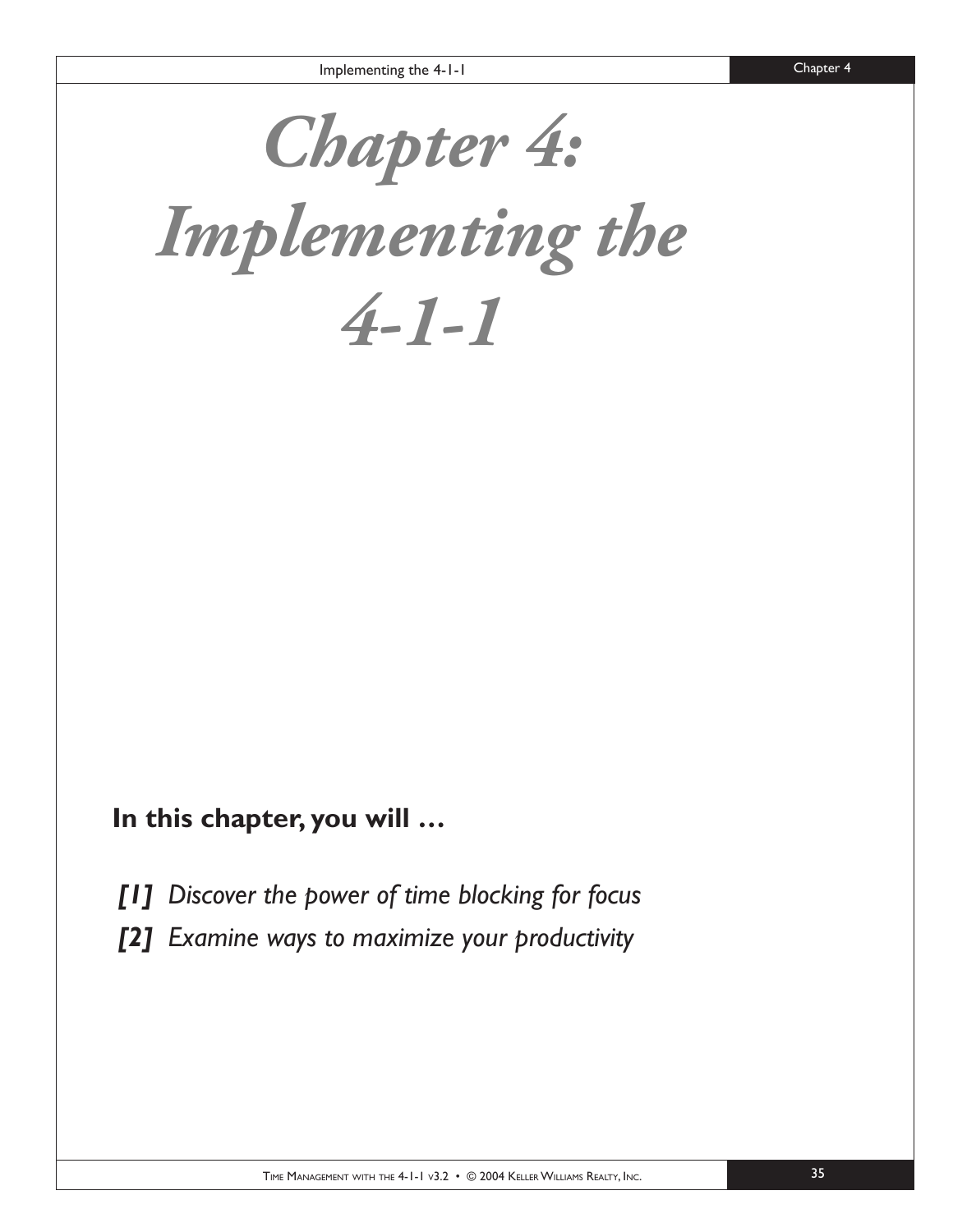# *Time Blocking*

#### **Instructor**

Tell participants that to maximize their time management and productivity using the 4-1-1, they'll want to implement these time blocking concepts. Practicing time blocking will help them reach their goals.

Examples: Schedule daily blocks of time to prospect, to follow up leads, to negotiate contracts, to return phone calls, to make listing presentations, to show property, to plan your business, and to meet with staff.

And don't forget to block for personal activities: family, friends, spiritual activities, exercise, etc.

Congratulations! You have created a 4-1-1 Action Goal Worksheet with carefully defined annual, monthly, and weekly goals! ... Now what?

You must now put these goals and activities into motion using productivity and time management techniques. The most difficult challenge of managing your activities isn't *knowing* what to do. Instead, it is *doing* it.

## What Is Time Blocking?

Time blocking is a method of organizing your day and focusing on the 20 percent that matters most. Time blocking is a habit that allows you to schedule appointments with yourself to effectively manage your day.

- Be careful not to confuse time blocking with the practice of indiscriminately filling up your calendar with events. Remember that you are in Business, not Busyness!
- Block for the most important tasks (your 20 percent).
- Don't try to time block every minute of your day or week.
- Block nonnegotiable time throughout the week or month to focus on personal Big Rocks.

#### Remember the Big Rocks Story

If you have followed the wisdom of the  $4-1-1$  process, you have identified your Big Rocks (i.e., your 20 percent) and your 4-1-1 worksheet reflects this. All other 80 percent activities have been delegated, dumped, or noted on a to-do list.

When you begin to time block, you must remember to fit the most important tasks "into the jar" (your calendar) before filling it with less important tasks and tasks that arise during the day—e.g., unexpected requests, menial tasks, one-time assignments, emergencies.

For example, you may want to time block two hours each day for lead generation, two hours each day for appointments, and one hour for training and consulting. Other "hair on fire" activities that come up will fit in around these time blocks. In addition, don't forget to build in "flex time" or "relax time" into your day. A fifteenminute break every few hours can help you recharge your batteries.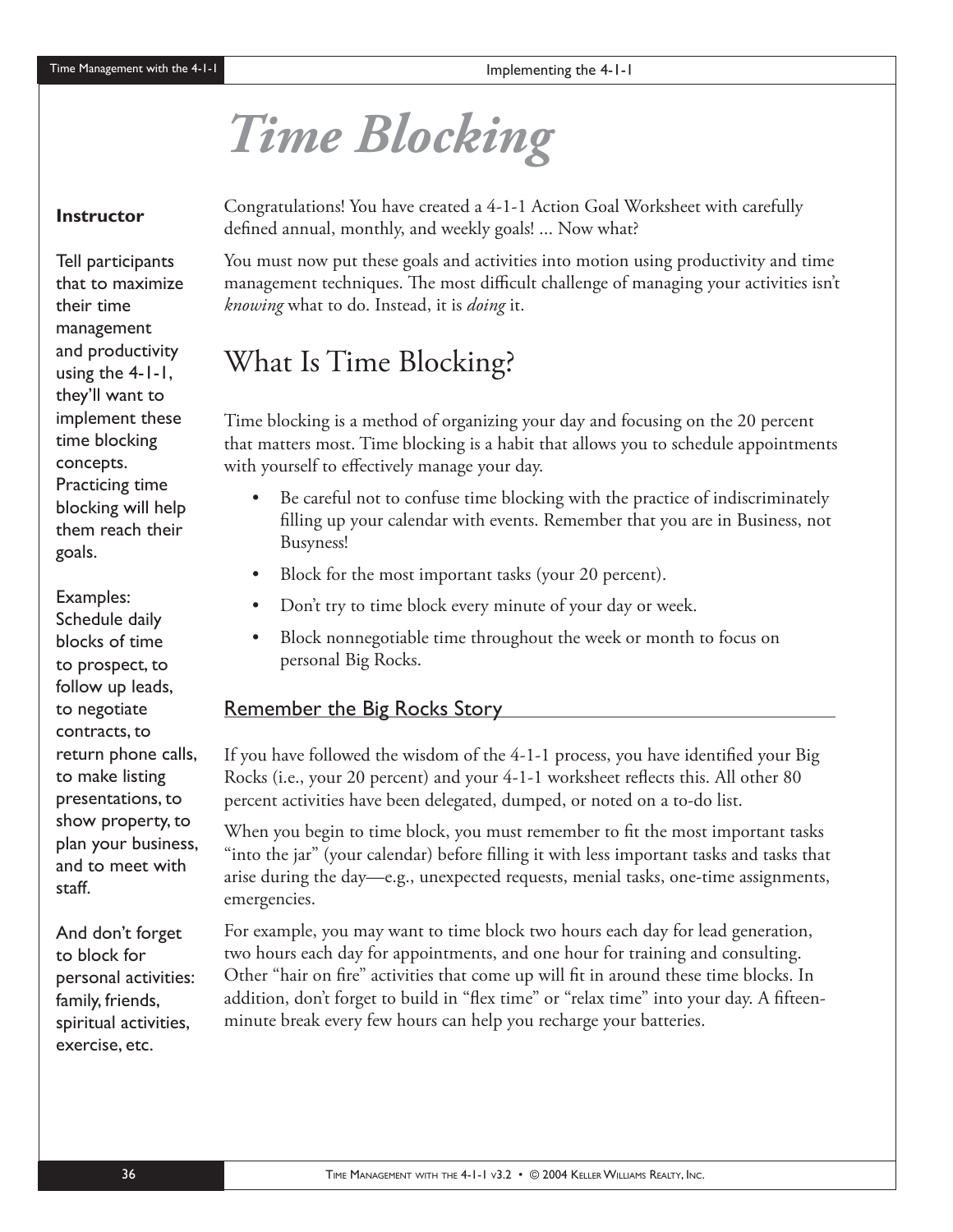## Time Blocking Keys to Success

#### **1. Be purposeful about the items you list on your calendar.**

Consider your 20 percent when you block times on your calendar. For example, you may want to block off daily time to meet with clients (or even team members), then give clients the opportunity to meet with you according to this schedule. Rather than asking, "When do you want to meet?" or "What's good for you?," ask individuals to meet you at specific times within your schedule. Try giving clients a choice between two times. There is no need to explain why other times aren't available—let them conclude that you are a popular, busy professional who carefully manages her time! If neither time choice works for the client, offer another option. Now you are in control of your time, not your clients.

#### **2. Be thoughtful about which activities are best blocked at which times.**

Study and make notes regarding which times of the day are most demanding for you and which times of day bring the most interruptions. Endless phone calls in the morning? Time-consuming off -site errands midafternoon? Be strategic about the times you block to perform certain activities.

#### **3. Be diligent about not allowing anything to steal time you have dedicated to the activities on your calendar.**

Protect the time you have blocked for a specific activity and, vice versa, avoid doing scheduled activities outside the time blocks allotted.

#### **4. Erase … and replace.**

There will be times when a true emergency arises during one of your time blocks. You will obviously need to respond. The key is to replace the time. If you use an hour to deal with the emergency, *immediately* replace that hour by blocking another hour on your calendar to return to your task.

#### **5. Be consistent enough to set the habit.**

For example, set aside one hour in the morning for a specific activity. Try this for several days or weeks to test the schedule. Make adjustments, then set this as your habit. Inform others of your new schedule.

*Never time block more than 50 percent of your day.*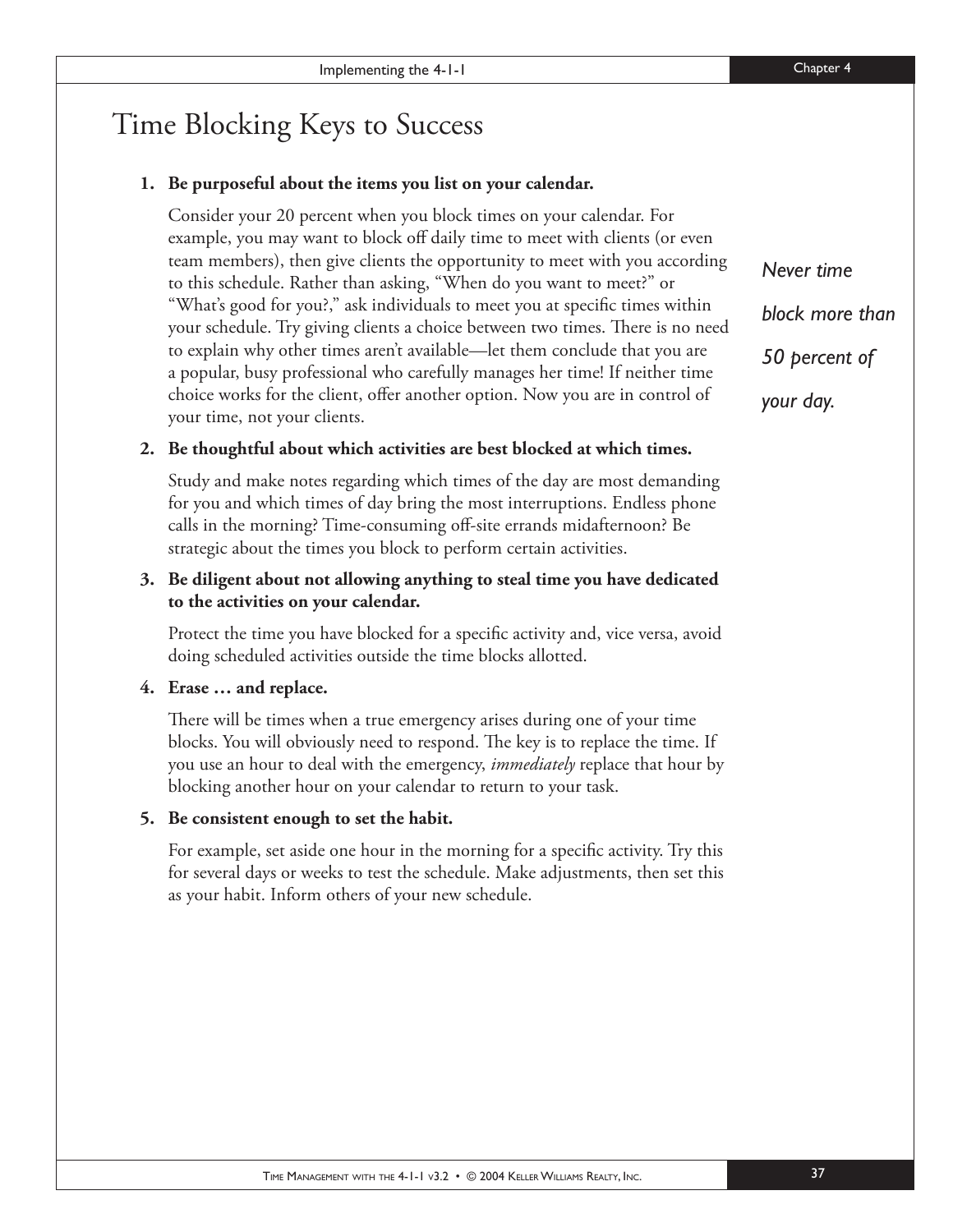Time Management with the 4-1-1

Implementing the 4-1-1

#### **Exercise**

Setting blocks of time for your activities

#### **Directions:**

#### **Instructor**

Remind participants to think about their 20 percent as they assign blocks of time to specific tasks.

| <b>Morning</b> | Afternoon |
|----------------|-----------|
| 8:00           | 1:00      |
| 9:00           | 2:00      |
| 10:00          | 3:00      |
| 11:00          | 4:00      |
| 12:00          | 5:00      |

Think about your 4-1-1. What were the weekly goals you listed to reach your 20 percent? Assign blocks of time for each task you wrote in the weekly category.

Time blocking up front is easy. Just go to your calendar and do it. The real challenge is to honor the system by protecting the time you've set aside and utilizing it with absolute focus.

#### **Time:** 10 minutes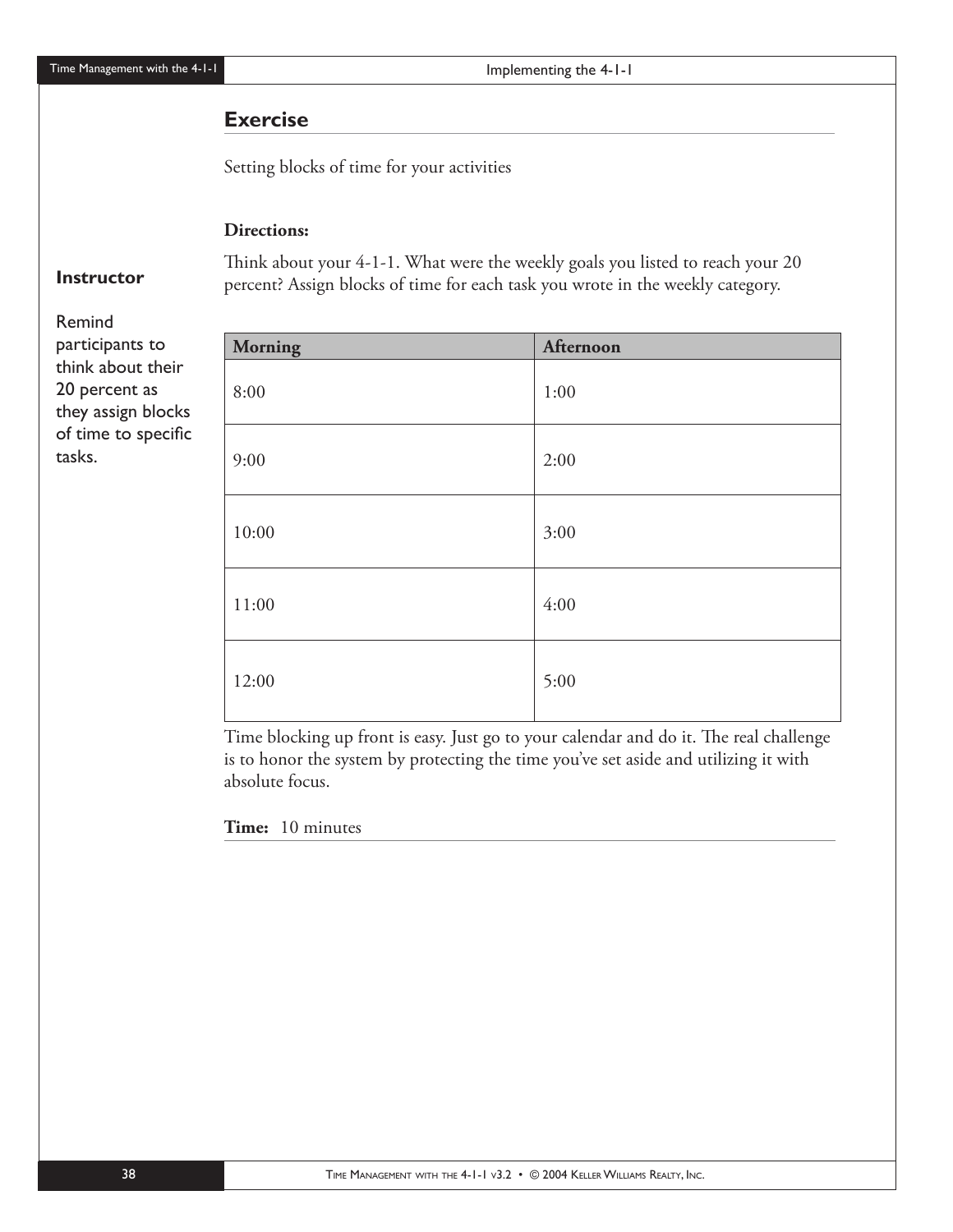*Maximizing Productivity*

Becoming truly productive is a matter of generating productivity habits. A habit is a routine you do every day. Before a routine can become a habit, however, it must begin as a deliberate decision.

*You* shape the routines that create your habits—the habits that will lead you to your goals.

## Identify Your Unique Abilities

To maximize your success and satisfaction, you must work at knowing and developing your unique abilities. Remember to do what you do best and delegate the rest. Use leverage (people, systems, and tools) to stay within your unique ability.

Identifying your unique abilities may take a little time. However, after you do this, you will want to generate a "not-to-do list" for all those tasks that would serve only to consume your time. Then don't do them! Determine what can be handled with better technology and what you can delegate.

## Just Say "No"

In our people-pleasing industry, it is often difficult to say "No" to people. However, without a plan for saying "No," you may very well end up overworked, overstressed, and out of time.

Periodic unexpected requests for your time may catch you off guard, finding you illprepared to say "No." This is a difficult situation for which you should pause, taking a moment to consider the request before answering.

The  $4$  steps to "No" are:

- 1. Clarify by asking questions. Make sure you understand the request.
- 2. If you want to/need to say "No," do so. You can be polite and firm simultaneously.
- 3. Remember that "No" is a complete sentence. You do not have to justify your reasons for saying "No."
- 4. Suggest viable alternative resources for the person to research.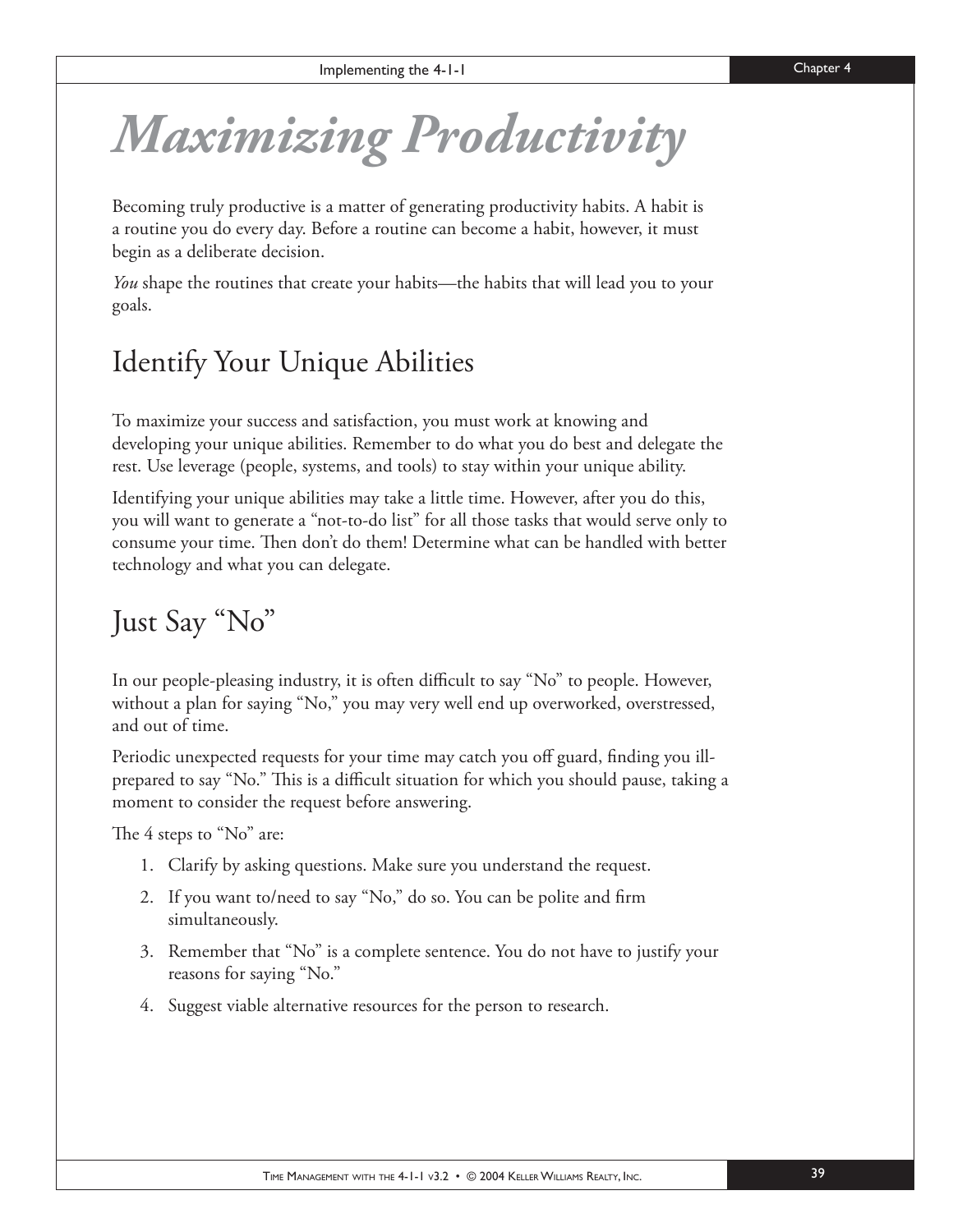## Delegate

As we've discussed, part of learning to leverage with systems, tools, and people is learning to delegate tasks. If someone else can perform a task faster, better, and/or more economically than you, go ahead … delegate.

Each time you begin a new task, ask yourself, "Could someone else do this?" If so, pass it off to that person. Your job is to develop your skill of delegation. You do that by:

*When you change the way you look* 

*things you look at* 

*at things, the* 

*change.* 

*DR. WAYNE DYER*

- Selecting the correct person for the job.
- Providing the person to whom you delegate clear, concise instructions and training, if necessary.
- Realizing the person to whom you delegate may have a learning curve to navigate.
- Assigning a deadline.
- Explaining the *why* as well as the *what* of the project.
- Allowing the person to whom you delegate to own the project.
- Developing a system for regular follow-up communication.
- Being available for support.
- Avoiding reverse delegation.
- Sharing the rewards/credit.
- Celebrating when the job is done.

40 **TIME MANAGEMENT WITH THE 4-1-1 V3.2 • © 2004 KELLER WILLIAMS REALTY, INC.**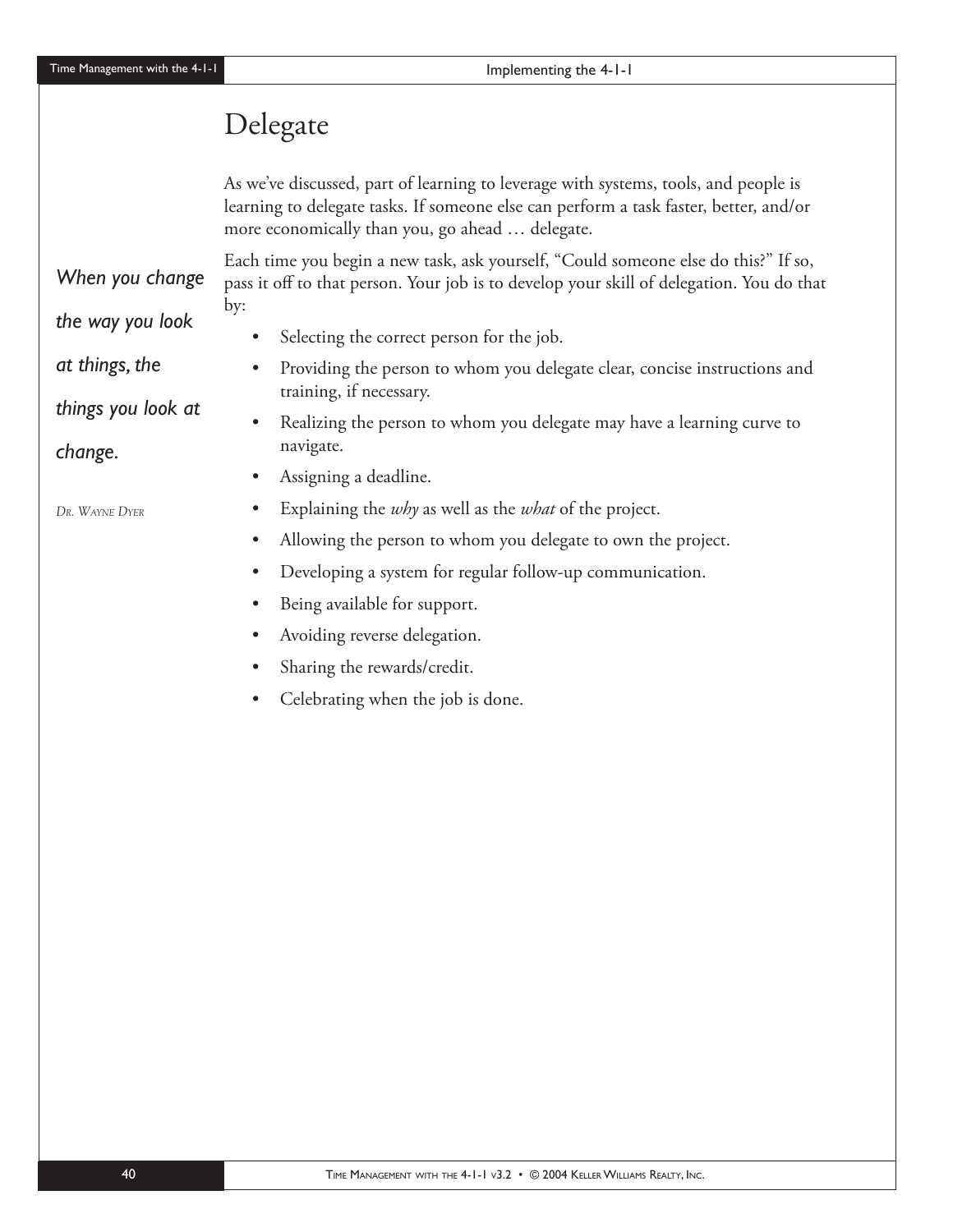| Implementing the 4-1-1                                                          |                |                                                               |                                                                            |              | Chapter 4                                                  |  |
|---------------------------------------------------------------------------------|----------------|---------------------------------------------------------------|----------------------------------------------------------------------------|--------------|------------------------------------------------------------|--|
| <b>Exercise</b>                                                                 |                |                                                               |                                                                            |              | <b>Instructor</b>                                          |  |
| Do you delegate?<br><b>Directions:</b> Rank the situations below using the key. |                |                                                               |                                                                            |              | Ask volunteers<br>to share how<br>they rank<br>themselves. |  |
| Always                                                                          | Usually        | Half Time                                                     | Occasionally                                                               | Never        | Rank                                                       |  |
| 5                                                                               | $\overline{4}$ | 3                                                             | $\overline{2}$                                                             | $\mathbf{1}$ |                                                            |  |
| opportunity.                                                                    |                |                                                               |                                                                            |              |                                                            |  |
|                                                                                 |                | I do not micromanage, rather offer support as necessary.      |                                                                            |              |                                                            |  |
|                                                                                 |                | I require progress reports so that I can circumvent problems. |                                                                            |              |                                                            |  |
| developing it.                                                                  |                |                                                               | When delegating, I carefully match the task being developed and the person |              |                                                            |  |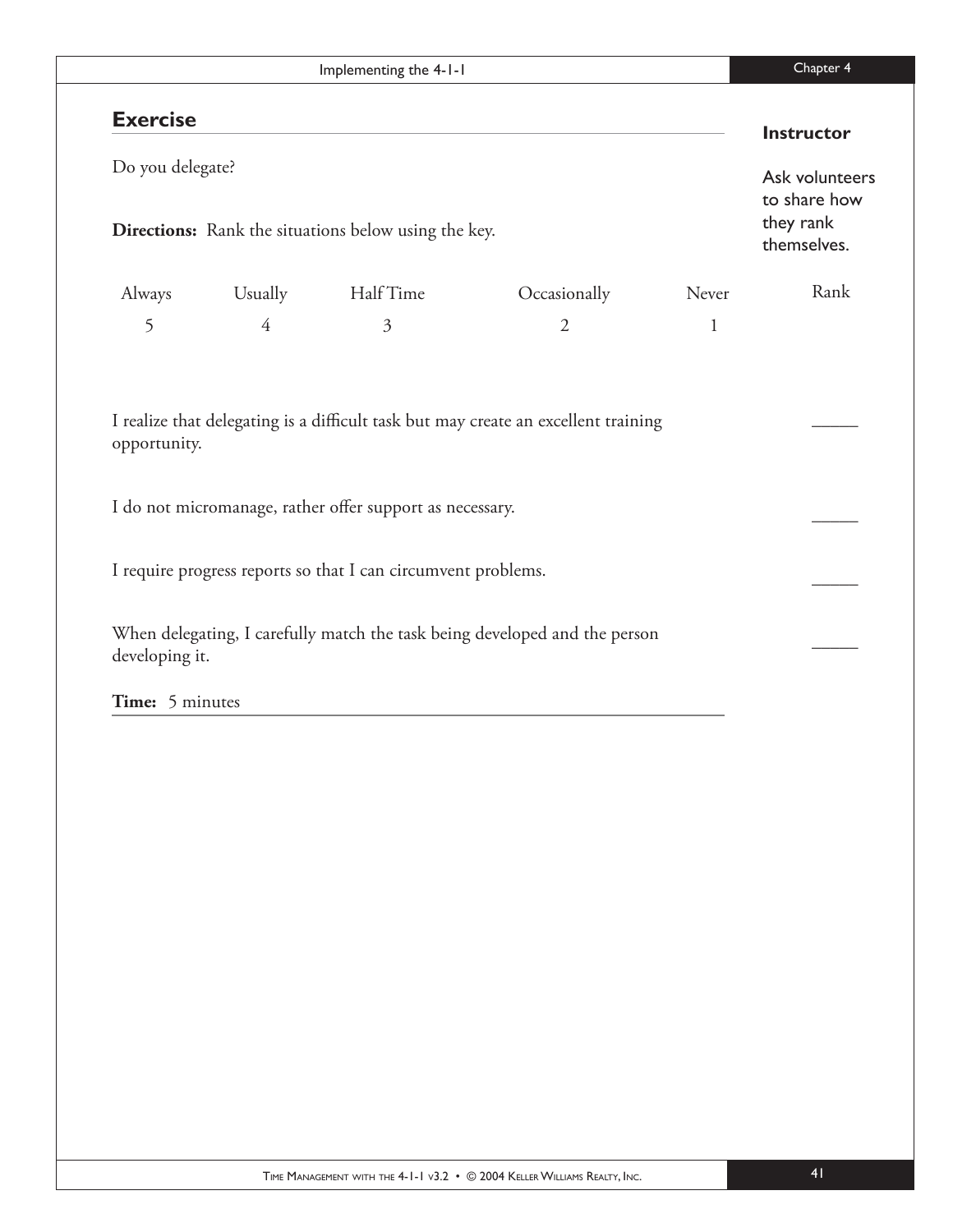# *My Scorecard*

#### **Exercise**

#### **Directions:**

We have reached the end of this chapter! Before we move on, take five minutes to assess your mastery of the chapter's objectives.

- 1. Refer to the My Scorecard sheet located at the back of this manual.
- 2. Review the topics for this chapter.
- 3. Grade yourself (A–F) on your mastery level of each topic. Be honest with yourself. At the end of this course, you will use this scorecard to evaluate your weak areas and develop an action plan for complete mastery of the subject matter.

**Time:** 5 minutes